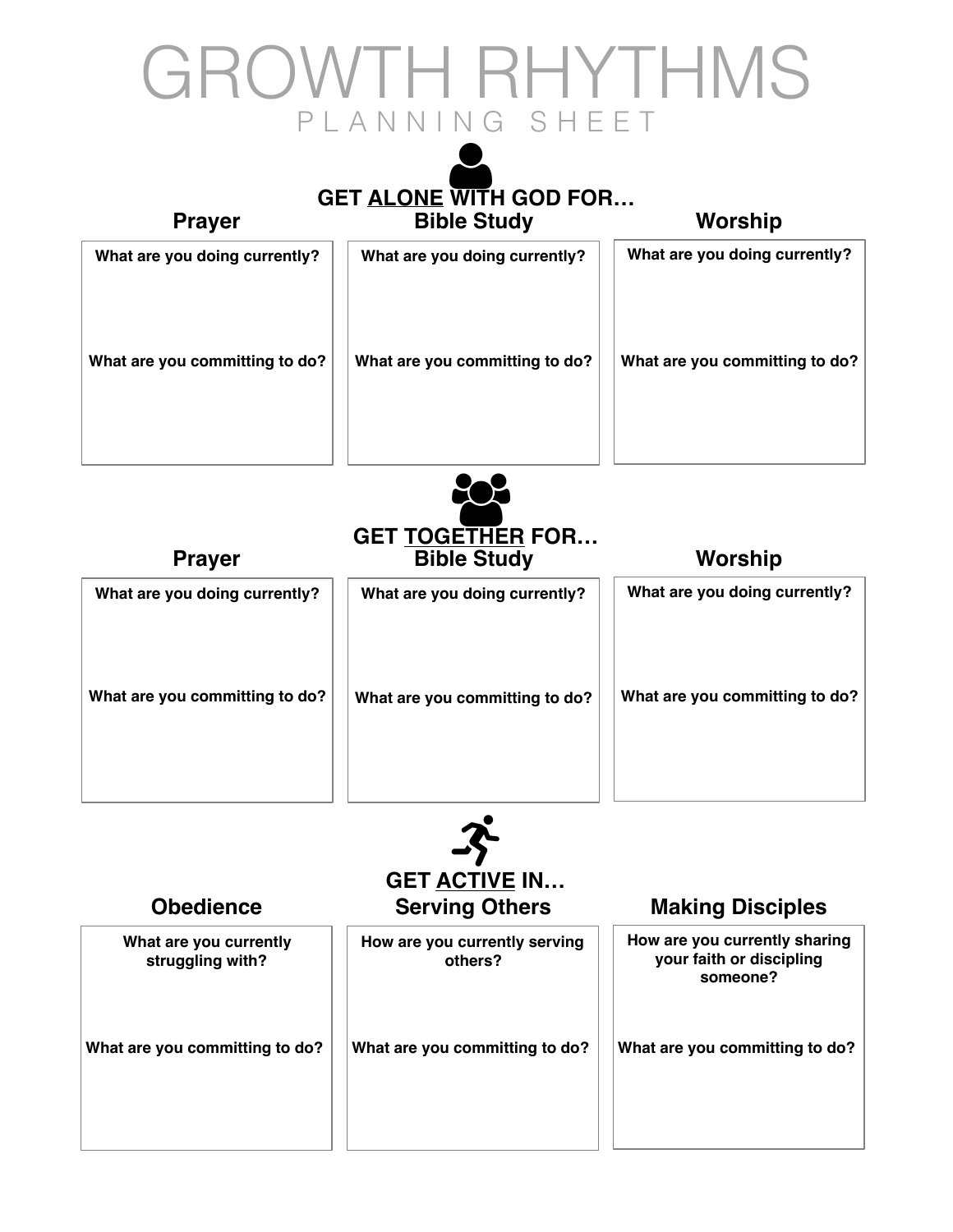## GROWTH RHYTHMS FOR EVERY STAGE CONVERSATION GUIDE

 Have you ever met anyone who was growing by leaps and bounds in a certain area of interest. Whether it was a sport, hobby, or a skill, they will probably tell you that some routine practices have helped them grow. "I'm working out regularly" or "I'm reading up on \_\_\_\_\_" or "I've been spending time with someone who is really helping me learn how to \_\_\_\_\_" are all probably phrases that we would naturally connect with growth. These are rhythms of life that we adopt when we want to grow in an area of life we care about. It's no different when it comes to spiritual growth. Here are 3 big rhythms with 3 smaller rhythms in each that help us grow in Jesus. You can read through this guide and summarize what the person you are working with needs to know or print it out for them and go through it together.



**FOR PRAYER:** Talking to God is a part of everyday life for growing Christians. The Curious should practice exploratory prayers like "God show me you're real today" or "Help me know you today." Believers may start with "Sorry, Thanks, Please" prayers and eventually move to "Faith, Adoration, Confession, Thanksgiving, Supplication" prayers. Disciples and Disciple Makers may start to use "The Lord's Prayer" as a guide. Find [examples of all these here.](https://drive.google.com/file/d/0B8hgBJhIYqJZMFFtWDF1Q2ZMLU0/view?usp=sharing) Develop a STAGE appropriate plan with the person you are working with.

**FOR BIBLE STUDY:** Engaging the Scriptures is a part of every growing Christian's life. A simple way to study the Bible is using the Discovery Bible Study method (DBS). After reading a section of Scripture ask yourself: 1. What's the main idea? 2. What does it teach me about God? 3. What does it teach me about people? 4. Do I have any questions? Other methods like ["SOAP" o](https://drive.google.com/file/d/0B8hgBJhIYqJZbVVOeHUxMlZ6NVE/view?usp=sharing)r ["SPECKA"](https://drive.google.com/file/d/0B8hgBJhIYqJZRG5PV2lrd0lqMWc/view?usp=sharing) may also be useful. The goal however is not just study but the internalization of Scripture through meditation. The following ways of engaging Scripture start from low to high internalization: Hearing ➔ Reading ➔ Studying ➔ Memorizing ➔ Meditating. At each STAGE we should be trying to work our way to meditating on the Scriptures. Click the links above to find examples. Develop a STAGE appropriate plan with the person you are working with.

**FOR PERSONAL WORSHIP:** People practice personal worship in many ways. Some may choose to listen to worship music while others may feel led to sing themselves. Prayer and fasting can also be personal expressions of worship. Find examples of these here. Develop a STAGE appropriate plan with the person you are working with.



GET TOGETHER WITH OTHERS…

**FOR PRAYER:** Corporate prayer (praying together with other Christians) is an important part of the growing Christian's life. Opportunities to pray with others should be abundant. Weekly worship, small group gatherings, prayer partners, and discipleship relationships all give us a chance to pray together. When we hear others pray, we grow in our own prayer life. Develop a STAGE appropriate plan with the person you are working with.

**FOR BIBLE STUDY:** Getting together to study the Bible is also an important part of the growing Christian's life. Discipleship and spiritual growth is not a self study. We learn from one another's insights. This doesn't replace our personal time in God's word but enriches it. Weekly worship, small groups and discipleship relationships should provide time to get into the Word.

**FOR WORSHIP:** Being able to openly worship with other believers is not a privilege every Christians has. Thankfully, most Christians will have access to a weekly worship service or small groups that worship together. Worship is not really for us as the focus should rightfully be on God. We worship because God deserves worship. A worshipful response to God's goodness can change our heart and perspective and should be practiced regularly.